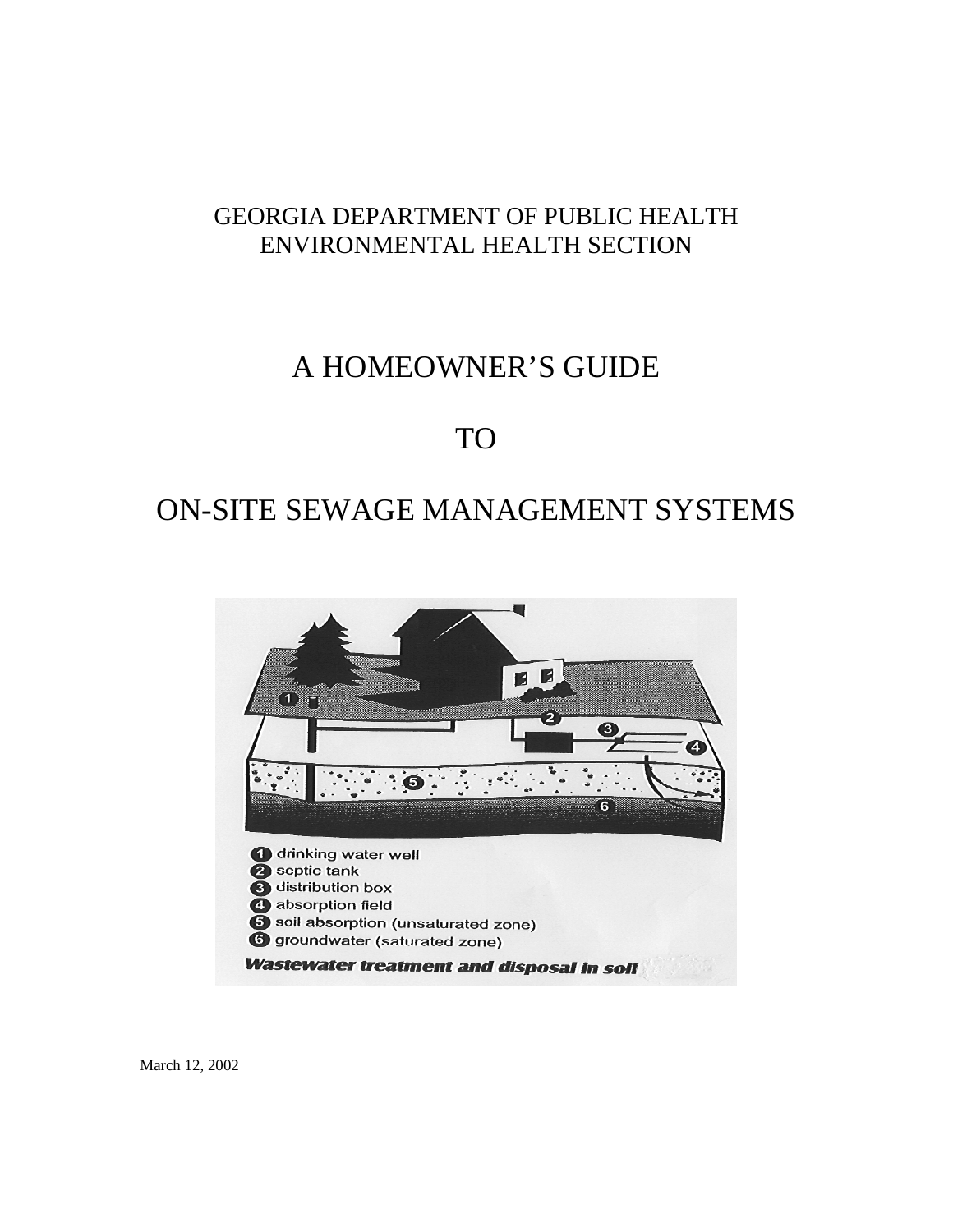#### **WHAT IS AN ON-SITE SEWAGE MANAGEMENT SYSTEM**

An on-site sewage management system is a wastewater treatment system designed to use the soil to treat the wastewater generated by a home, business or other building intended for human occupancy or congregation. These types of systems are utilized in areas where central public sewage treatment is not available. The system is "on-site" because the sewage treatment and disposal is accomplished entirely on your property. One of the major differences between owning an on site system and a public sewer system is that the on site system must be maintained by the homeowner.

The most common on-site sewage management system is the septic tank system. The system typically consists of two major components: a primary treatment tank and an absorption field. The most common type of primary treatment tank is a septic tank. The septic tank may be made of concrete, fiberglass, or plastic. All septic tanks have inlet and outlet tees. Septic tanks installed prior to February 20, 2000 consist of a single compartment. Septic tanks installed after February 20, 2000 are required to have two compartments and an effluent filter. All septic tanks approved for use with on site sewage management systems are reviewed and approved by the Georgia Department of Human Resources.

The number of bedrooms determines the size of the septic tank serving a single family residence. The minimum size septic tank approved for use in the State of Georgia is a 1000 gallon tank, which will serve a 3 or 4 bedroom house. Homes with garbage disposals are required to increase the size of the septic tank by 50%. The primary purpose of the septic tank is to separate the solids from the liquid in order to facilitate the breakdown of the solids by microorganisms naturally present in the wastewater. The solids, known as sludge, collect in the bottom of the tank. This sludge must be pumped out periodically in order for the system to operate properly.

Keeping the solids out of the soil absorption field prevents soil clogging and helps insure the ability of the soil to effectively treat the wastewater. An effluent filter on the outlet of the septic tank is used to protect the absorption field from solids exiting the septic tank. As solids accumulate in the septic tank, the effluent filter may become clogged. This is an indication that it is time to have the solids pumped out of the septic tank and clean the filter.

The wastewater effluent coming out of the septic tank may contain disease causing microorganisms and pollutants. The soil acts as a natural filter and treats the wastewater effluent through physical, biological and chemical processes. Harmful bacteria, viruses, and pollutants are treated as the wastewater effluent moves down through the soil before it reaches the groundwater table. The absorption field must be located in an area of unsaturated soil in order to facilitate this process. For this reason, a soil analysis is required on all property served by an on site sewage management system.

The typical septic tank system is a gravity flow system where the wastewater flows down into the system. The wastewater effluent is passed on to the absorption field through a connecting solid pipe. There are three primary absorption field design methods: level field, distribution box and serial distribution. On level topography, the level field method may be utilized. Absorption lines are installed level and interconnected to form a continuous absorption field. The distribution box method may be used on level or sloping topography. The wastewater enters a distribution box where the flow is equally distributed to two or more absorption lines of equal length. On sloping topography, the serial distribution method may be used. When this method is used, level absorption lines shall run parallel with the ground contours. The solid line from the septic tank enters the uppermost absorption line. Adjacent absorption lines are successively connected by means of overflow sewers to form an absorption field.

In some instances, the wastewater effluent may need to be pumped up hill to an absorption field. The wastewater effluent from the septic tank will enter a separate dosing tank. A pump approved for wastewater effluent is placed in the dosing tank in order to transport the wastewater effluent to the absorption field. The dosing tank should have a reserve capacity equal to the peak daily water usage from the home. Peak daily water usage is based on 150 gallons per bedroom. For a three bedroom house this would be a reserve capacity of 450 gallons, and 600 gallons for a four bedroom house. In the event of a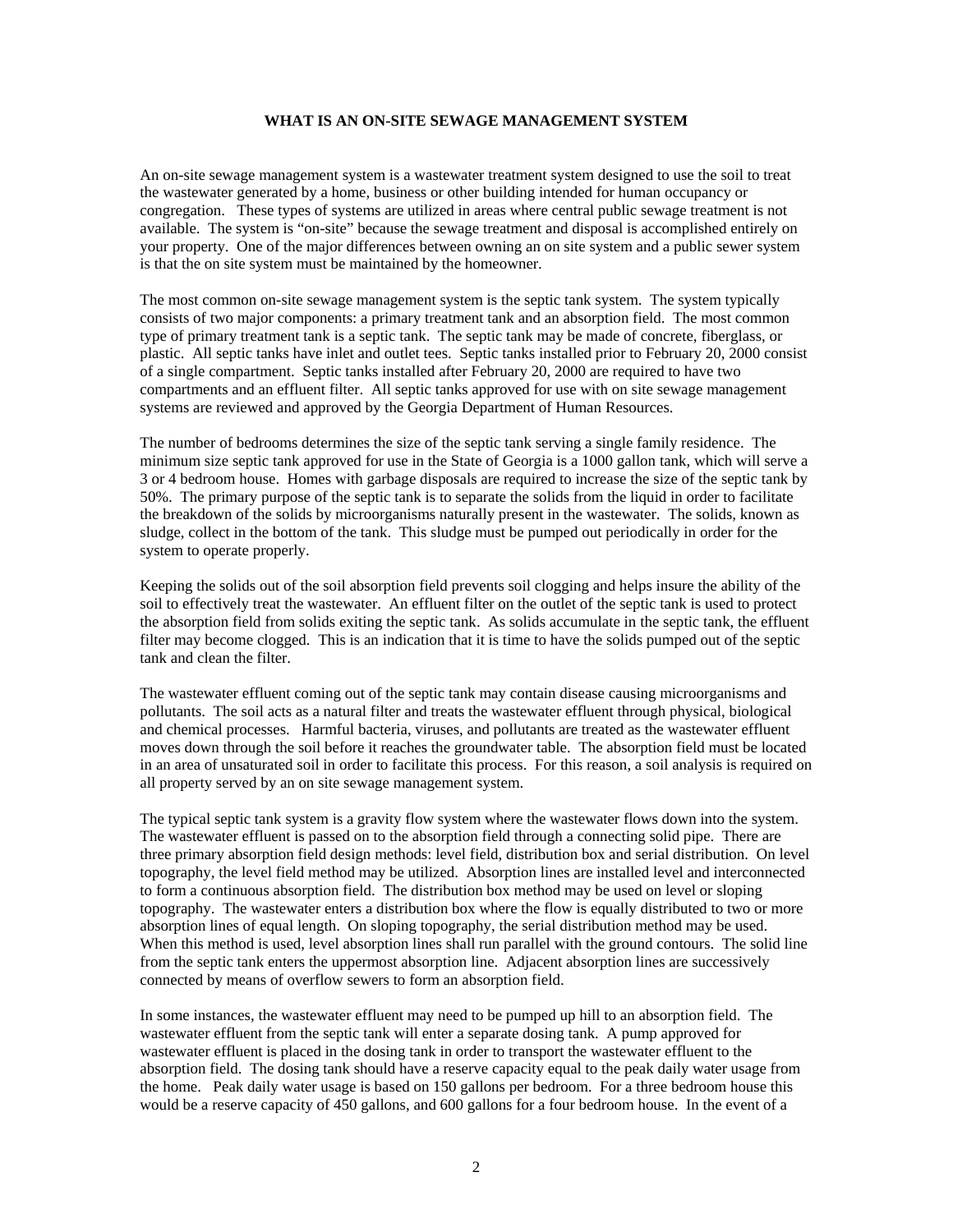power outage or pump failure the storage capacity of the dosing tank will allow temporary use of home's on site sewage management system. An audible high water alarm is required in the dosing tank to notify the homeowner in the event of a pump failure.

The absorption field may be constructed of gravel or other approved aggregate, chamber, gravelless pipe, drip irrigation or other approved alternative product. The type of absorption field is usually determined by the soil conditions present on the site. For single family residences, the number of bedrooms and the soil percolation rate determines the size of the absorption field. A list of approved alternative absorption field products may be obtained from the Department. All on site sewage management systems are permitted and inspected by the local county health department for compliance with the Georgia Department of Human Resources Rules and Regulations for On Site Sewage Management Systems, Chapter 290-5-26.

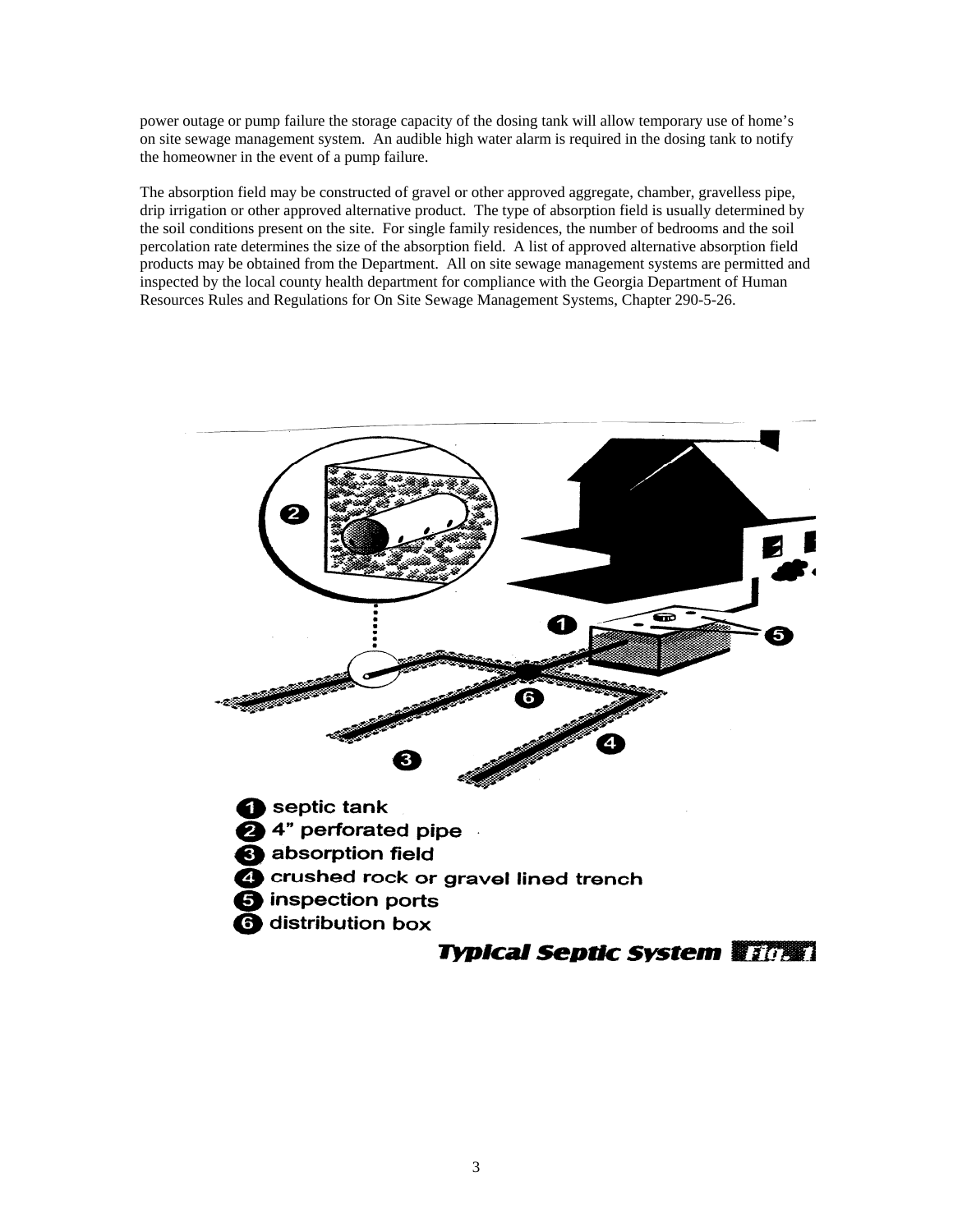#### **OPERATION AND MAINTENANCE**

With proper use and maintenance your on site sewage management system will serve your family for many years. All homeowners should obtain a copy of the on site sewage management system inspection report from the local county health department. The inspection report will show the type and location of the on site sewage management system. Any maintenance or repair to an on site sewage management system must be performed by a septage removal and disposal company or septic tank contractor certified by the Department of Human Resources.

#### Proper Use:

Direct all wastewater from the home into the septic tank. This includes all sink, bath, shower, washing machine, toilet and dishwasher wastewater. Any of these wastewaters can contain disease causing organisms and pollutants. The department does allow separate black water and gray water systems for water reuse. All gray water must be disposed of in an on site sewage management system.

- Practice water conservation to avoid overloading the on site sewage system. Repair dripping faucets and leaking toilets. Run dishwashers when full. Do not do all your laundry in one day. Space out the washing machine use over the week. Replace old fixtures with water saving fixtures.
- Do not direct water from gutter downspouts, sump pumps or subsurface drains into the septic tank. The on site sewage management system is designed based on an estimated daily water use. Excess water directed into the septic tank will cause a hydraulic failure.
- Use commercial bathroom cleaners and anti-bacterial soaps in moderation. Treatment in the septic tank depends on natural bacteria. The Department does not recommend the use of septic tank additives. These products are not necessary for proper system operation.
- Do not plant trees or bushes on top of the absorption line. Root intrusion may damage and block the absorption line.
- Landscape the site to allow surface water to drain off of the absorption field area. Divert roof drains from the absorption field area. Standing water over the absorption field will cause soil saturation and potential system failure.
- Do not park or drive over the septic tank or absorption field. This can damage the septic tank and absorption field. Soil compaction can occur reducing the ability of the soil to absorb the wastewater from the system.
- Do not pour grease, oil, paint or other chemical products down the drain. Do not put nonbiodegradable items such as cigarette butts, feminine hygiene products, condoms, disposable diapers or other similar solid waste into the septic tank.

#### When to Pump the Septic Tank

A properly designed septic tank system will have a septic tank with sufficient volume to accumulate solids for several years. Over time the solids accumulate and begin to fill up the septic tank. If these solids are not periodically pumped out, suspended solid particles may begin to flow into the absorption field. These solids will eventually clog the absorption field and may require the installation of a new absorption field. Newer septic tank systems are required to have an effluent filter located on the outlet of the septic tank. The purpose of this filter is to protect the absorption field by trapping suspended solids. If the septic tank is not pumped out periodically, the effluent filter may become clogged causing wastewater to back up into the house.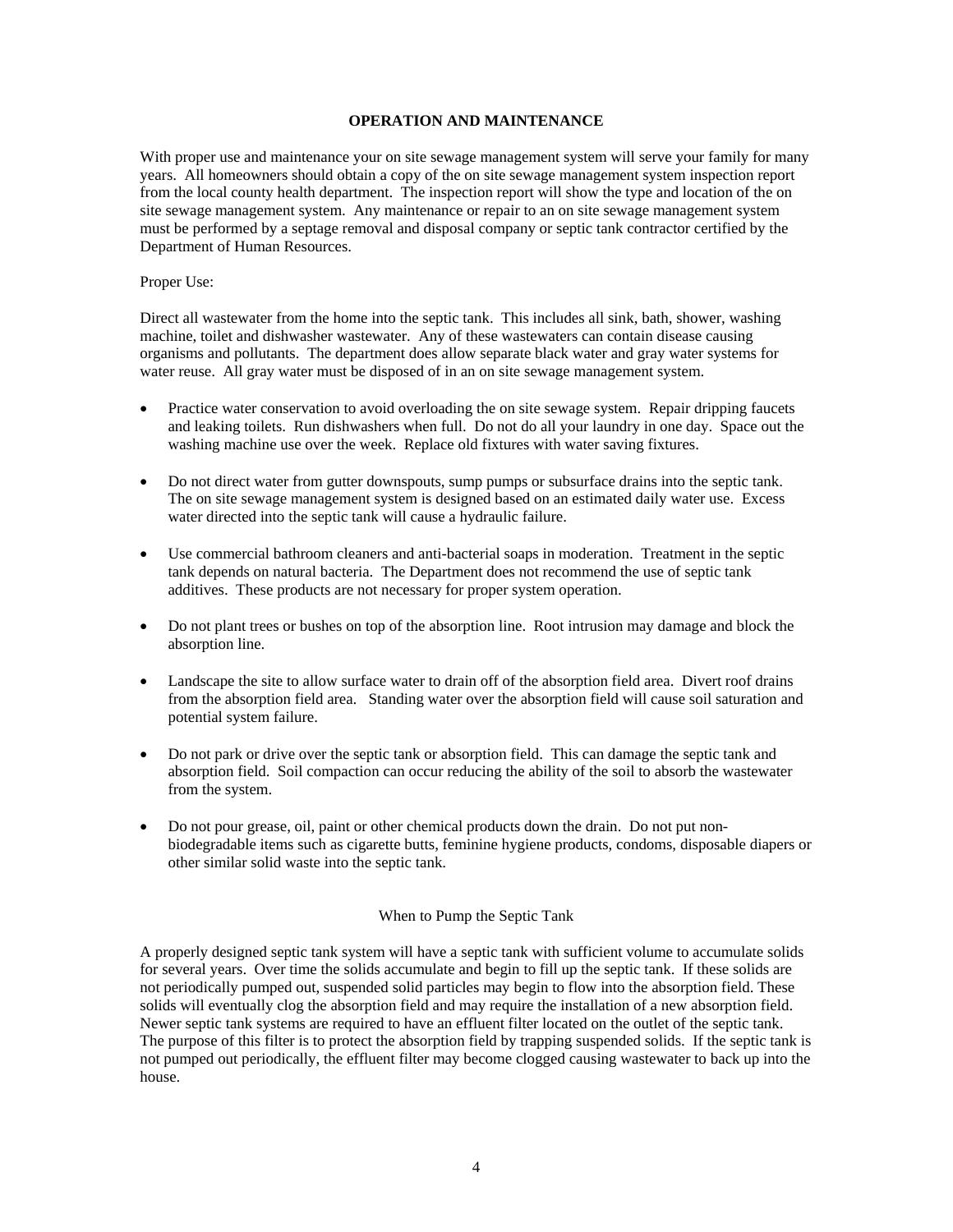A specific determination of when it's time to pump a septic tank can be made by having the depth of the solids and level of scum buildup checked periodically. New septic tanks have an access port over the inlet and outlet tees to facilitate the cleaning of the effluent filter and pumping of the tank. Two factors primarily affect the pumping frequency required. The first factor is the holding capacity of the septic tank. The more people using a system, the faster the solids build up, and the more frequently the tank will have to be pumped. A larger capacity system provides better treatment and requires less pumping. The standard three or four bedroom house has a 1000 gallon septic tank.

The second factor is the amount of solids in the wastewater. If you have a garbage disposal, you will have to pump out your septic tank more frequently. The use of a garbage disposal may increase the amount of solids in a septic tank by as much as 50%. Pouring grease or other non-biodegradable types of solid waste drown the drain will add to the accumulation of solids. Homes with garbage disposals are required to increase the size of their septic tank by 50%. A three or four bedroom house with a garbage disposal is required to have a 1500 gallon septic tank.

The recommended pumping frequency for pumping out septic tanks can be estimated based on assuming a wastewater retention time of 24 hours and assuming that 50% of the solids are digested by bacterial action in the tank. The following table can be used as a guide for average home water usage without a garbage disposal.

|  |  |  |  | <b>Estimated Septic Tank Pumping Frequency</b> |
|--|--|--|--|------------------------------------------------|
|--|--|--|--|------------------------------------------------|

(year round residences)

| <b>Tank</b> |       | 2     | 3     | 4     |       | 6     | 7     | 8     | 9     | 10    |
|-------------|-------|-------|-------|-------|-------|-------|-------|-------|-------|-------|
| <b>Size</b> |       |       |       |       |       |       |       |       |       |       |
| (gal)       |       |       |       |       |       |       |       |       |       |       |
| <b>1000</b> | 12    | 5.9   | 3.7   | 2.6   | 2.0   | 1.7   | 1.2   | 1.0   | 0.8   | 0.7   |
|             | years | vears | years | years | vears | vears | years | years | vears | vears |
| 1500        | 19    | 9.1   | 5.9   | 4.2   | 3.3   | 2.6   | 2.1   | 1.8   | 1.5   | 1.3   |
|             | years | vears | years | years | years | vears | vears | years | vears | vears |
| 2000        | 25    | 12    | 8.0   | 5.9   | 4.5   | 3.7   | 3.1   | 2.6   | 2.2   | 2.3   |
|             | vears | vears | vears | years | vears | vears | vears | years | vears | vears |
| 2500        | 32    | 16    | 10    | 7.5   | 5.9   | 4.8   | 4.0   | 4.0   | 3.0   | 2.6   |
|             | years | years | years | years | years | years | years | years | years | years |

**Household Size (Number of People)** 



**Cross-section of a two-compartment septic tank FGA2**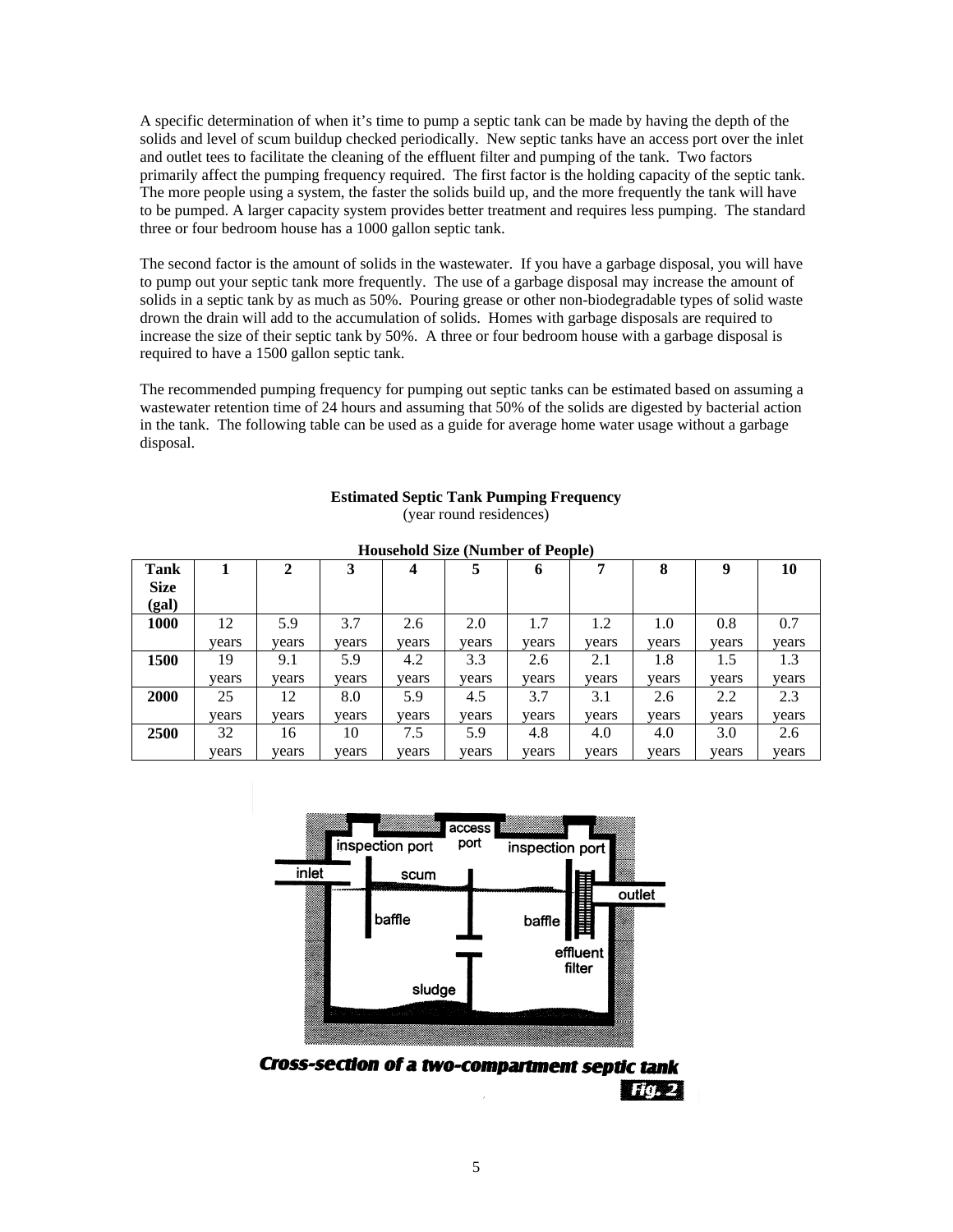A certified septage removal and disposal contractor must pump the septic tank out. Access to the septic tank shall be through the access ports in the tank or by removal of the tank lids. Holes should not be made into the septic tank. The contractor is required to completely remove the contents of the septic tank. The contractor should check the inlet and outlet tees for damage. Damaged inlet and outlet tees should be replaced. The inlet and outlet tees direct the wastewater to the bottom of the tank and prevent solids from exiting the tank to the absorption field. If an effluent filter is present, the filter shall be cleaned and reinstalled. The excavated soil removed to expose the access ports of the septic tank shall be replaced. The contractor is required to give the homeowner written documentation of the condition of the septic tank and the work performed. Homeowners should keep all maintenance records. Many lending institutions require an existing system evaluation for loan closings, which includes documentation of maintenance performed.

The State Office of Environmental Health does not recommend the use of septic tank additives. Commercial septic tank additives do not eliminate the need for periodic pumping and may be harmful to the absorption field. You should not need biological or chemical additives for successful restart or continuous operation of your septic tank system. You should not wash or disinfect the septic tank after pumping.

#### Signs of a Malfunctioning Septic Tank System

- 1. Slow drains or sewage backing up into the house: The cause could be a blockage in the plumbing line to the septic tank, blockage to inlet and outlet tees within the septic tank or a clogged filter if present. If the problem only occurs during rainy weather, the problem could be related to surface water drainage or water standing on top of the absorption field area. If the septic tank system is old, the absorption line may be clogged. If the system has a pump, pump failure could be the cause.
- 2. Surfacing of septic tank effluent on the ground surface: The cause may be related to a poor soil absorption rate, soil clogging in the absorption line, or water usage. If the problem is noticeable only after rainy weather, the problem could be related to surface water drainage or a high seasonal groundwater table.
- 3. Smell of sewage odor: The cause of sewage odors may be natural gases that occur in the septic tank that are vented from the plumbing system through the roof of the house. Odors may be noticeable in the area of the vent pipe. Odors near the septic tank could indicate a cracked inlet or outlet plumbing pipe. Odors in the absorption field area could indicate a surfacing of wastewater effluent.

Any repair work performed on an on site sewage management system requires a repair permit from the county health department. The county environmental health specialist can assist homeowners with an evaluation of the system to determine repair options. A certified septic tank contractor should perform any repair work. A list of approved contractors can be obtained from the local county health department or the Environmental Health Section, Georgia Department of Human Resources at 404-657-6534.

#### **ADVANCED SEWAGE TREATMENT SYSTEMS**

Not all property in the State of Georgia is suitable for a typical septic tank system. In areas where the soil is not capable of treating domestic wastewater, an advanced sewage treatment system may be utilized as part of an on site sewage management system. Advanced treatment systems facilitate treatment of the wastewater before application to the soil absorption field. Information on advanced treatment systems approved for use may be obtained from the local county health department or the Georgia Department of Human Resources, Environmental Health Section.

Aerobic Treatment Units: Aerobic treatment units are stand alone advanced sewage treatment systems, providing wastewater treatment prior to disposal in the subsurface absorption field. Aerobic treatment units (ATUs) provide aerobic biodegradation or decomposition of wastewater constituents by bringing the wastewater into contact with air mechanically. ATUs come in different configurations and sizes, and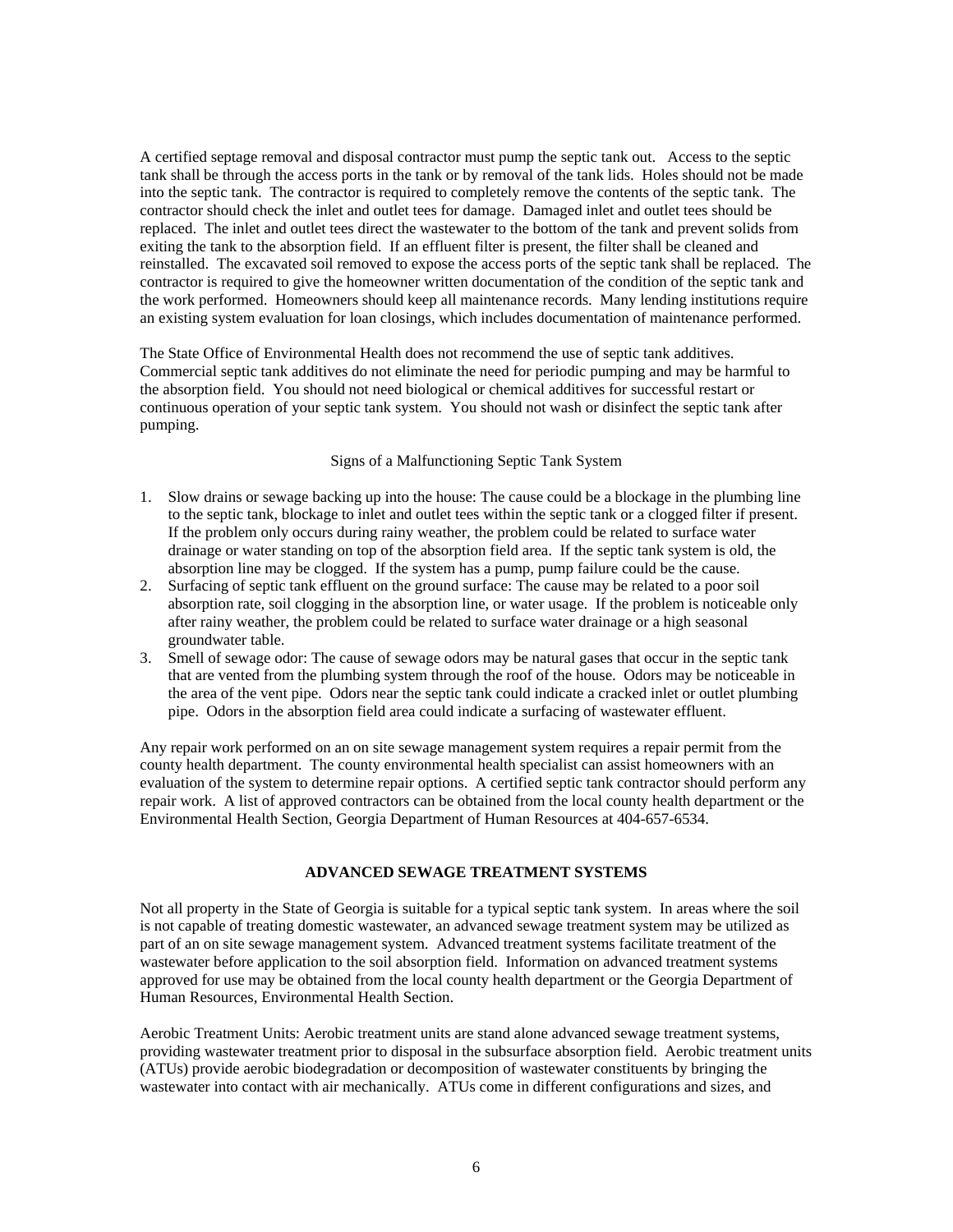incorporate a variety of approaches, including air pumps, air injectors, lift pumps and biological-contact surfaces.

Bio-Peat Systems: The typical bio-peat system consists of a septic tank, a dosing tank with effluent pump, pretreatment modules containing specialized biofibrous peat, and a soil absorption field. The septic tank wastewater effluent is pumped to and equally distributed through the biofilter modules. As the wastewater effluent passes through the peat a combination of physical, chemical and biological treatment occurs. The wastewater effluent exits the bottom of the modules into the absorption field.

Information on maintaining advanced treatment systems should be obtained from the manufacturer. In some instances a service contract is required.

#### **References**

Georgia Department of Human Resources. 2001. "Manual for On Site Sewage Management Systems."Environmental Health Section, Atlanta, Georgia.

National Small Flows Clearinghouse, "The care and feeding of your septic tank system." West Virginia University, Morgantown, West Virginia.

National Small Flows Clearinghouse, "So now you own a septic system." West Virginia University, Morgantown, West Virginia.

U.S. Environmental Protection Agency, 1999. "Septic Tank – Soil Absorption Systems." Office of Water Operations, Washington, District of Columbia.